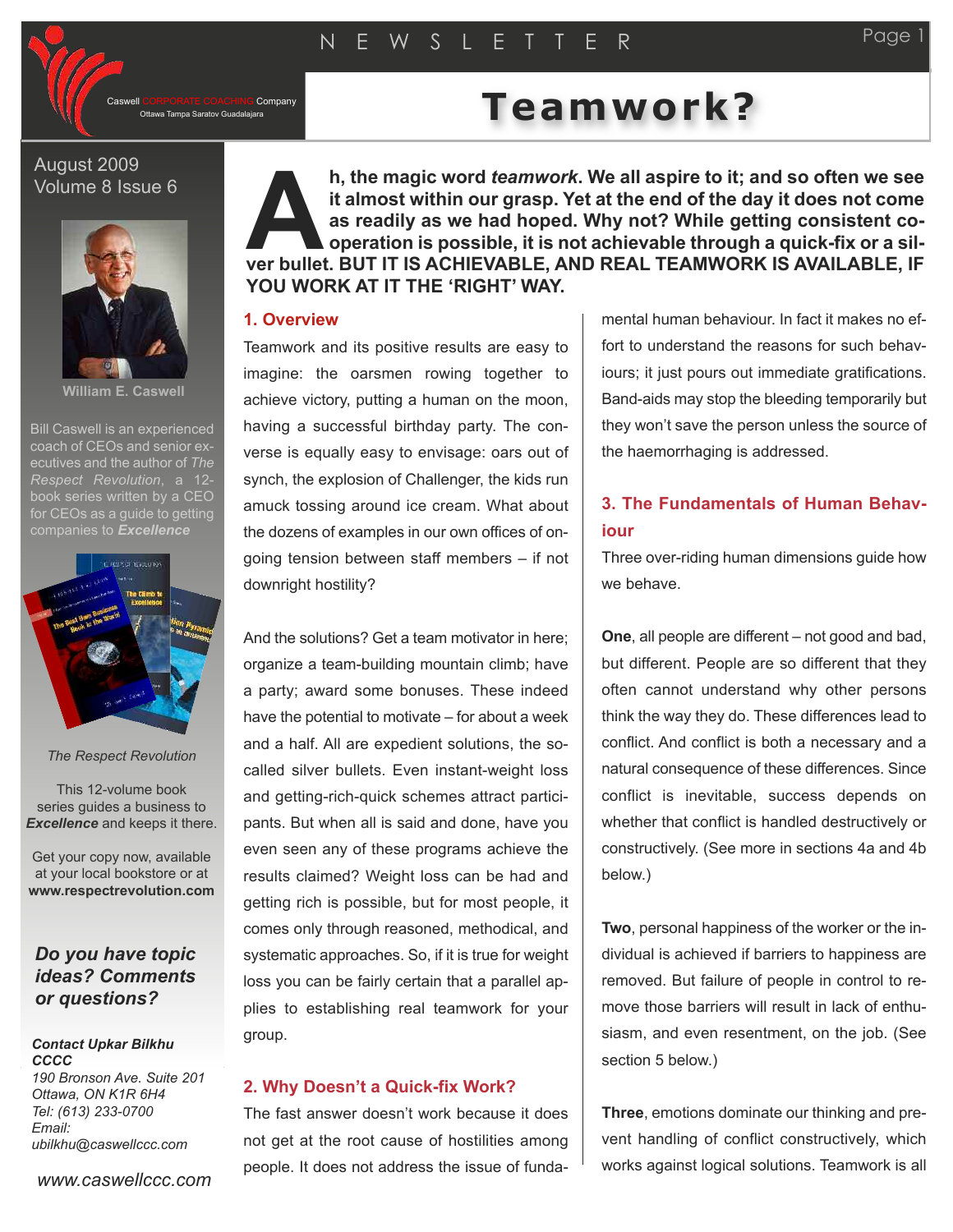about logical cooperation. (See section 6 below.)

# **4. The First Human Dimension – People Differences**

#### **a. People are Different**

In 350 BC, Hippocrates identified four types of personality types, the sum of which have evolved down today to most human psychological systems and metrics, such as *Myers-Briggs, Colors, DISC* and the CCCC version, *PAVF*. While this paper only has space to detail the highlights of the significance of these four types, several conclusions related to them are important. (i) Each of us has pieces of all four, but usually we are strong in one or two (and weak the remaining ones). (ii) No person is strong in all four. (iii) We need all four 'types' to make balanced decisions, to answer the basic questions of *what, how, why, when* and *who*, fundamental to all issues. (iv) If we need all four and no one possesses strength in all four, we need at least two people to make balanced decisions. (v) If we have two (or more) people, then we will have conflict as noted in section 3 above, under "**One**". (vi) These four differences are exacerbated by the fact that most of the time we cannot understand any of the other personality types we lack ourselves. Likewise, others cannot understand the personality 'types' we possess if different from theirs. Let us pause to examine the four personality types.

#### **b. Personality Types**

The four personality types are described briefly below. Look them over carefully and select the one or two types that seem to fit you, that is, the ones that have the most number of words that relate to you. If you can't be objective about yourself, pick words that describe your partner and continue on that basis.

I. Pick one or two letters from the words below.

- **P** (**Producer**: produces, driven, disciplined, persistent, hardworking, direct)
- **A** (**Analyzer**: analyzes, detail-oriented, plans ahead, thorough, organized, logical)
- **V** (**Visionary**: visions of improvement, risky, ideas-person, creative, curious, dreams ahead)
- **F** (**Friend**: friendly, people-oriented, empathetic, engenders co-

#### operation)

Not only which of these actions do you do, but more importantly, which of these are fun for you to do.

II. In the workplace (or in any other human endeavour) select one or two letters of each of P, A, V and F person that show how you would like to focus on jobs that allow you to:

- **P** (Deliver results, get things done, juggle many balls at once, drive forward and take the direct route)
- **A** (Organize, be careful, be thorough, apply logic, get into detail and plan ahead)
- **V** (Create, innovate, improve, make changes, take risks and be outstanding)
- **F** (Connect with people, develop cooperation, be devoted to the cause, be kind and be empathetic)

III. At the same time, each of P, A, V and F people will **NOT** likely enjoy (or might):

- **P** (Not have infinite patience with slow people and not like having to put up with non-performers)
- **A** (Not trust every stranger nor take unnecessary risks)
- **V** (Hate repetitiveness and having to pay continuous attention to high detail)
- **F** (Avoid being hard on people and dislike dealing with conflictive situations)

IV. The inability to see the other's point of view can be illustrated with examples. Choose 1 or 2 letters that most closely apply to you:

- **P** (Will not understand why **F** cannot make a decision and lacks a sense of urgency)
- **A** (Will not understand why V is such a show off and so careless with details)
- **V** (Will not understand why **A** is so cautious and nitpicky)
- **F** (Will not understand why **P** is in such a hurry and so insensitive to the feelings of others)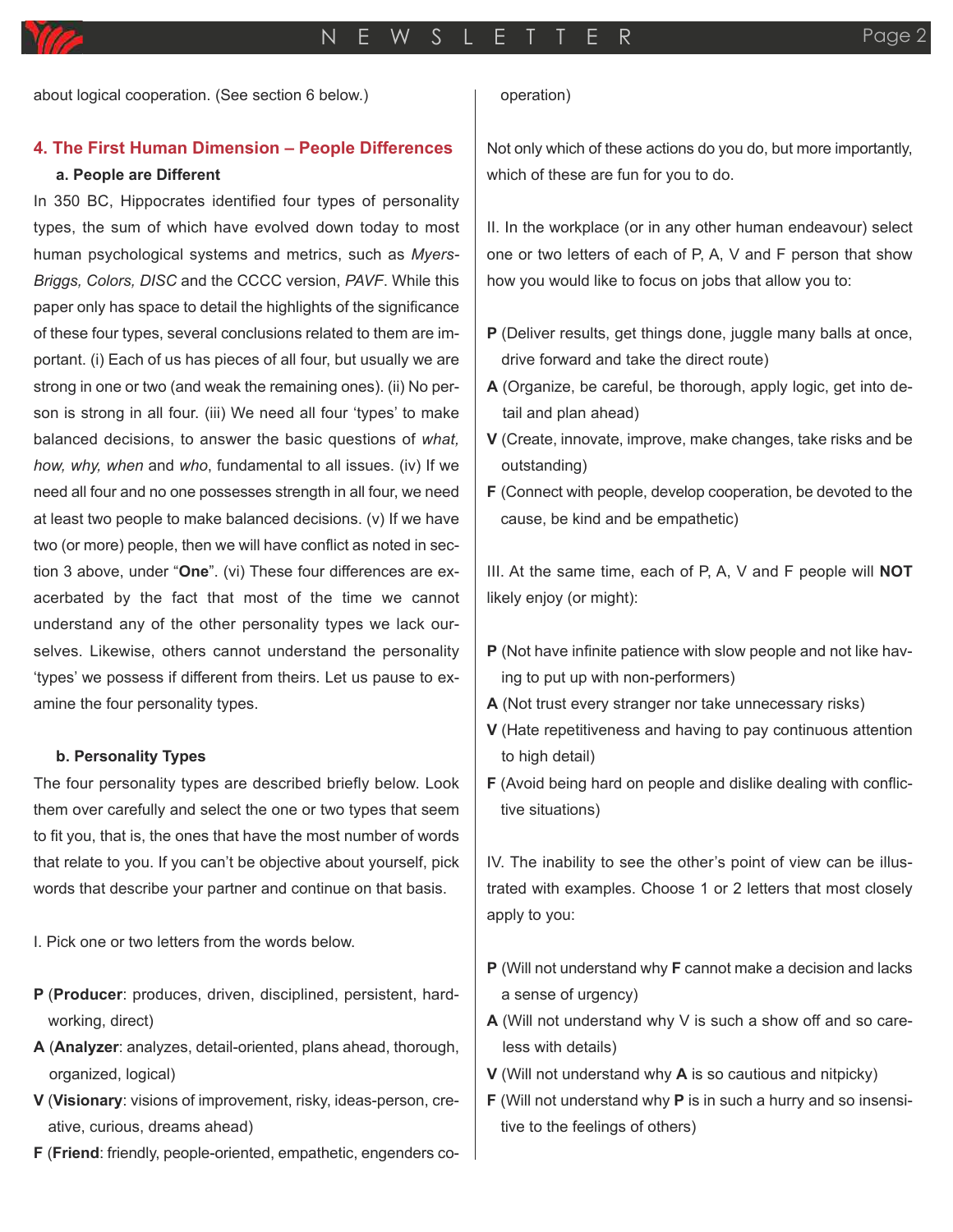Of course this list can go on and on. The point is that each thinks the other is at fault and readily justifies blaming the other for being the way they are. Conflict is the result.

Looking at I, II, III and IV, identify the stronger 1 or 2 'types' for you (or your partner). E.g.: "Based on the above, I seem to be a PA."

# **5. The Second Human Dimension – Barriers to Happiness**

The barriers that prevent us from being happy on the job, or otherwise relating to key people in our lives, are:

- i. We are not allowed to be in control of decisions, even those which fall within our own domains. In the extreme we are micromanaged. We need to be allowed to make choices pertinent to our role.
- ii. We do not sense that we are appreciated on the job, or within our personal environments. Appreciation is manifested by being listened to by people important to us, especially our bosses (or our life partners) and being asked for advice by them.
- iii. We do not feel that in our work, we are contributing to something worthwhile in the grand scheme of things. We need to be allowed to feel good about what we do and to feel free to follow our passions.
- iv. We do not feel we are achieving enough success in what we are doing. Bosses must help set reasonable goals for the individual and provide encouragement to get there.
- v. We are not moving quickly enough to the next level of task, of increasing complexity or variation on the job, i.e. learning. Humans are learning creatures and must be provided the opportunity to learn.

vi. We do not feel we are expanding in the job,

namely we feel we are not growing because of that lack of learning above.

vii. We are not allowed to make mistakes; yet mistakes create the deepest learning imprint. Blaming or finger-pointing discourage our moving ahead. Allowing mistakes permits people to take the risk to open new doors, to innovate and to explore. All companies and life thrive from the freedom to innovate.

If barriers are not removed, there will be a conflict between the employee and the boss or whoever is keeping the barriers in place.

## **6. The Third Human Dimension – Killed by Emotions**

You might say, 'fear' drives everything. The sense of threat creates fear dictates how people behave. They must react to fear because Mother Nature has endowed humans with an emotional response center that operates 10 to 100 time faster than our brain's logic processor. The emotions will always dominate. Mother Nature set this up 50 or 100 million years ago to create a means for us to react quickly to any threat. And we humans have inherited it to this day. Why are humans repulsed by snakes? Because it was hard-wired in us 20 million years ago when we, as mice, had great reason to fear snakes. Today, the moment someone says something that trespasses on our territory, our ideas, degrades us, etc. our emotional responder kicks in with brutal swiftness. It is brutal because it triggers some 50 physiological changes that we have no control over: sweaty palms, eyes dilate, adrenalin lifts, hair stands on end, white blood cells increase (to deal with the bite of the snake). Only later, when all of this has subsided do we begin to be logical. "Why did I say such a stupid thing?" Two people dealing with issues all have differences (as noted repeatedly above) and so will get into conflict, also as noted above. (Some are even stupid enough to allow their emotions to lead them to begin wars.) But we have to move from the destructive emotional drivers to the logic processor that tells us what really makes sense in this circumstance. Certainly, cooperation takes a back seat if we let emotions run things as they may – that